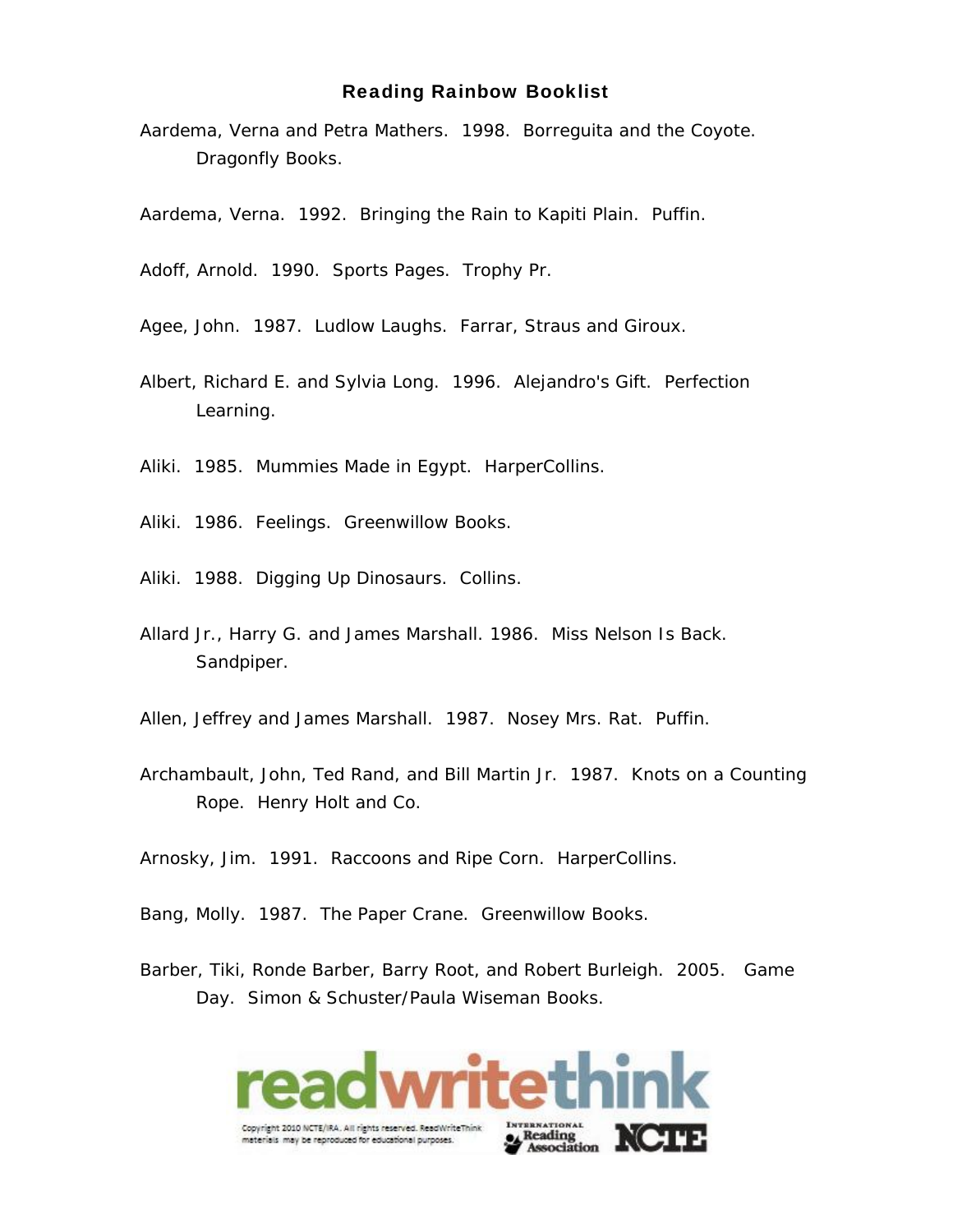Barbour, Karen. 1989. *Little Nino's Pizzeria*. Voyager Books.

Barracca, Debra and Sal. 1990. *The Adventures of Taxi Dog*. Unknown.

Bash, Barbara. 1989. *Desert Giant: The World of the Saguaro's Cactus*. Sierra Book Club.

Bauer, Caroline Feller and Margot Tomes. 1994. *Snowy Day: Stories and Poems*. HarperCollins Childrens Books.

Baum, Arline and Joseph Baum. 1989. *Opt: An Illusionary Tale*. Puffin.

Berger, Melvin and Marylin Hafner. 1995. *Germs Make Me Sick!* Collins.

Brett, Jan. 1992. *Berlioz the Bear*. Scholastic Inc.

Brown, Don. 1995. *Ruth Law Thrills a Nation*. Sandpiper.

Brown, Marc. 1985. *The Bionic Bunny Show*. Little, Brown Young Readers.

Brown, Mark. 1995. *Arthur's Eyes*. Little, Brown and Company.

Bunting, Eve and Ronald Himler. 1992. *The Wall*. Sandpiper.

Bunting, Eve and Ronald Himler. 1993. *Fly Away Home*. Sandpiper.

Calders, Pere. 1988. *Brush*. Kane/Miller Book Pub.

Calhoun, Mary and Erick Ingraham. 1984. *Hot-Air Henry*. HarperCollins.

Cannon, Janell. 1997. *Stellaluna*. Harcourt Children's Books.

Chesworth, Michael. 1996. *Archibald Frisby*. Farrar, Straus and Giroux.

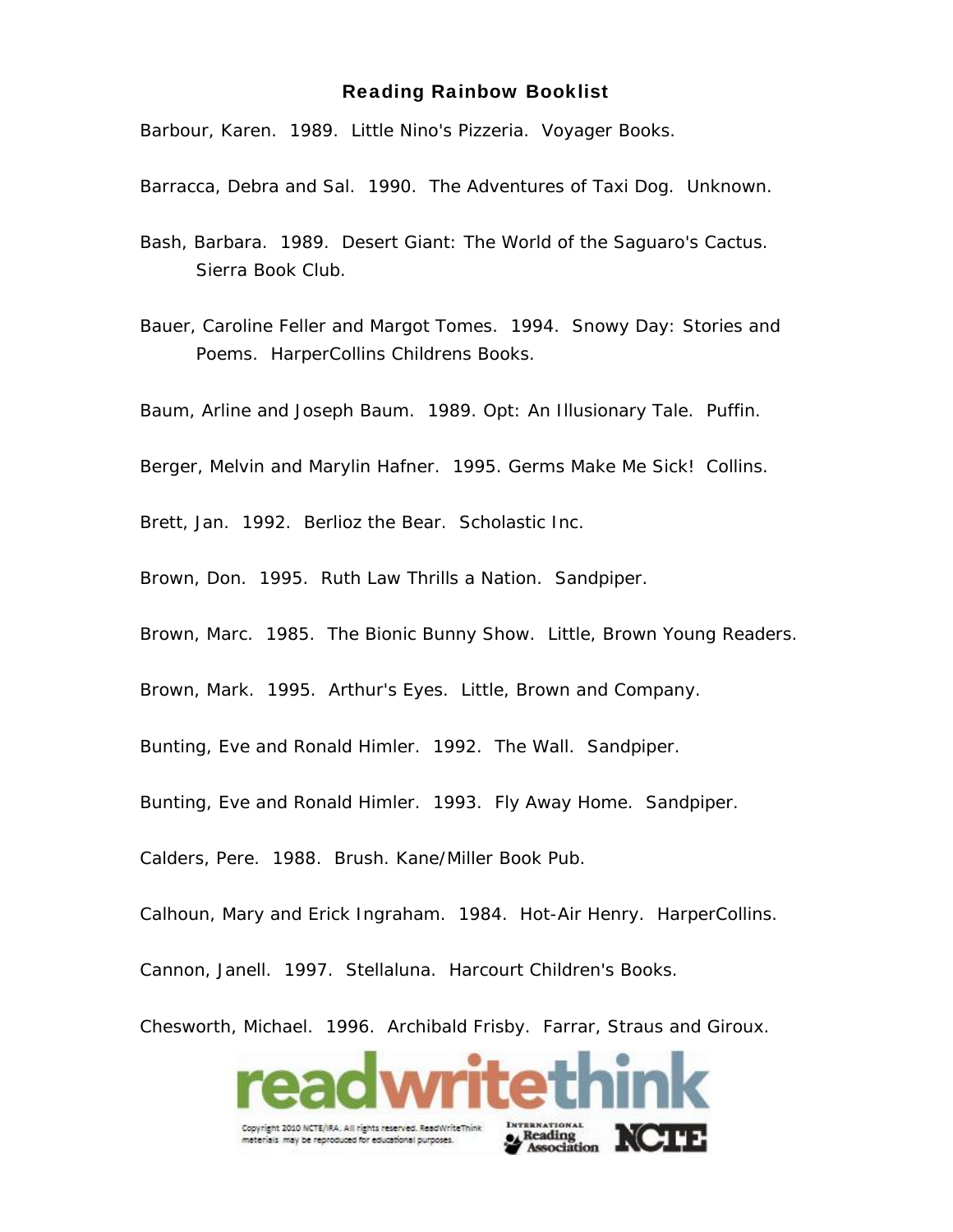- Christelow, Eileen. 1988. *The Robbery at the Diamond Dog Diner*. Sandpiper.
- Chronicle Books. 2000. *Pet Stories You Don't Have to Walk*. Chronicle Books.
- Cole, Joanna and Bruce Degen. 1989. *The Magic School Bus Inside the Earth*. Scholastic Press.
- Cooney, Donald and Barbara Hall Cooney. 1979. *Ox-Cart Man*. Penguin Group USA.

Cowan, Catherine. 1997. *My Life with the Wave*. Scholastic.

- Coy, John and Carolyn Fisher. 2009. *Two Old Potatoes and Me*. Dragonfly Books.
- Deacon, Alexis. 2003. *Beegu*. Farrar, Straus and Giroux.
- Demi. 1988. *Liang and the Magic Paintbrush*. Perfection Learning.
- DePaola, Tomie. 1991. *The Legend of the Indian Paintbrush*. Putnam Juvenile.
- Diakite, Penda and Baba Wague Diakite. 2006. *I Lost My Tooth in Africa*. Scholastic Press.

Drescher, Henrik. 2006. *Simon's Book*. MacAdam/Cage.

Du Quette, Keith. 1996. *Hotel Animal*. Puffin.

Fink, Joanne. 1990. *Jack, the Seal and the Sea*. Silver Burdett Pr.

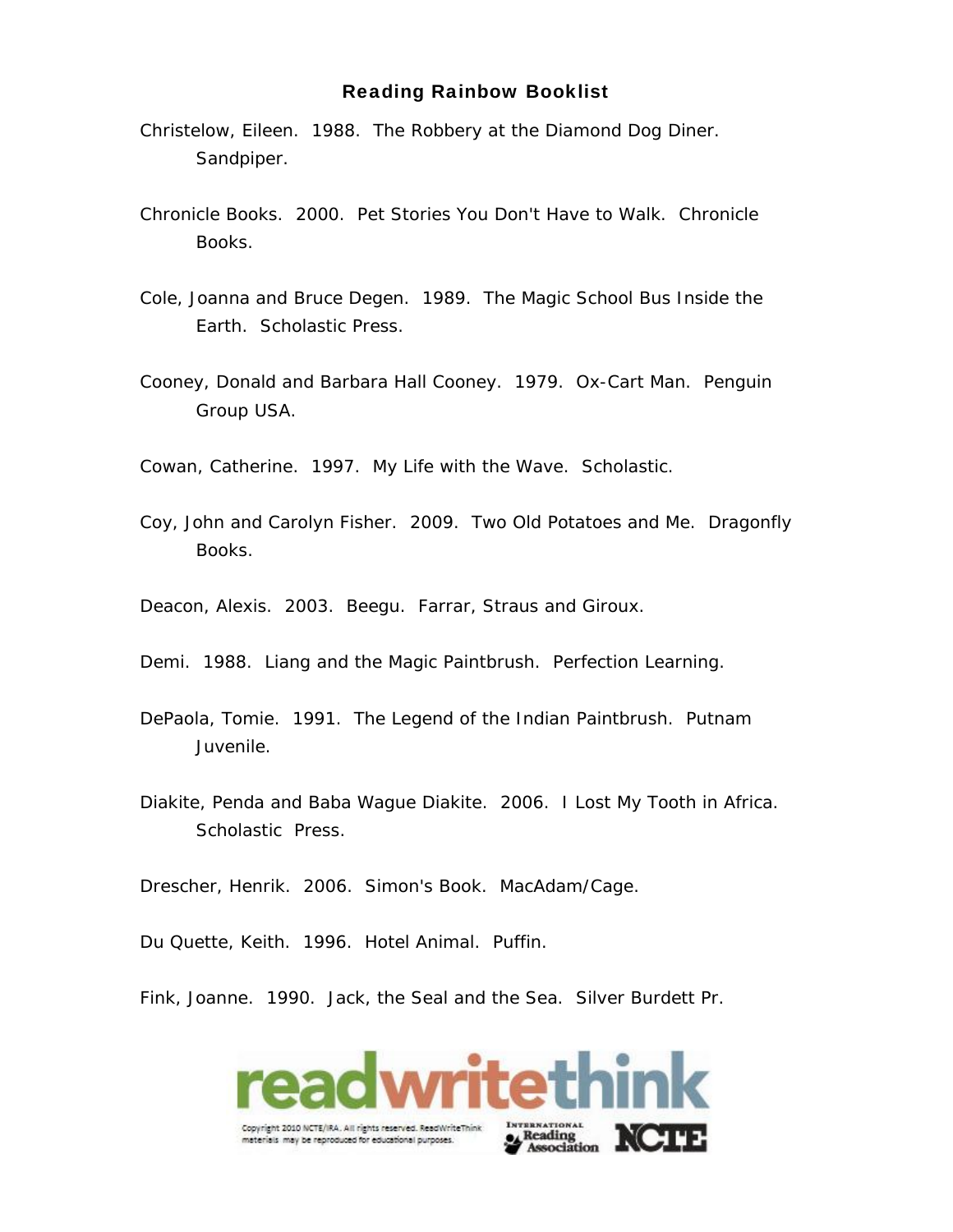Fleming, Candace and Stacey Dressen-McQueen . 2003*. Boxes for Katje*. Farrar, Straus and Giroux.

Flournoy, Valerie and Jerry Pinkney*.* 1985. *The Patchwork Quilt*. Dial.

Frasier, Debra. 1991. *On the Day You Were Born*. Trumpet Club.

- Garland, Sherry and Tatsuro Kiuchi. 1993*. The Lotus Seed*. Harcourt Children's Books.
- Geringer, Laura and Arnold Lobel. 1987*. A Three Hat Day*. HarperCollins.
- Gershator, David, Phillis Gershator, and Emma Shaw-Smith. 1998. *Bread Is for Eating*. Henry Holt and Co.

Gibbons, Gail. 1987. *The Milk Makers*. Aladdin.

- Gibbons, Gail. 1990. *Sunken Treasure*. HarperCollins.
- Glaser, Linda. 2000. *Our Big Home: An Earth Poem*. Millbrook Press.
- Goble, Paul. 1984. *The Gift of the Sacred Dog*. Aladdin.
- Hazen, Barbara Shook and Trina Schart Hyman*. 1983. Tight Times*. Puffin Books.

Heller, Ruth. 1981. *Chickens Aren't the Only Ones*. Grosset.

Henkes, Kevin. 1993. *Owen*. Troll Associates.

Hest, Amy and Amy Schwartz. 1992. *The Purple Coat*. Aladdin.

Hest, Amy and Jon J. Muth. 2007. *Mr. George Baker*. Candlewick.

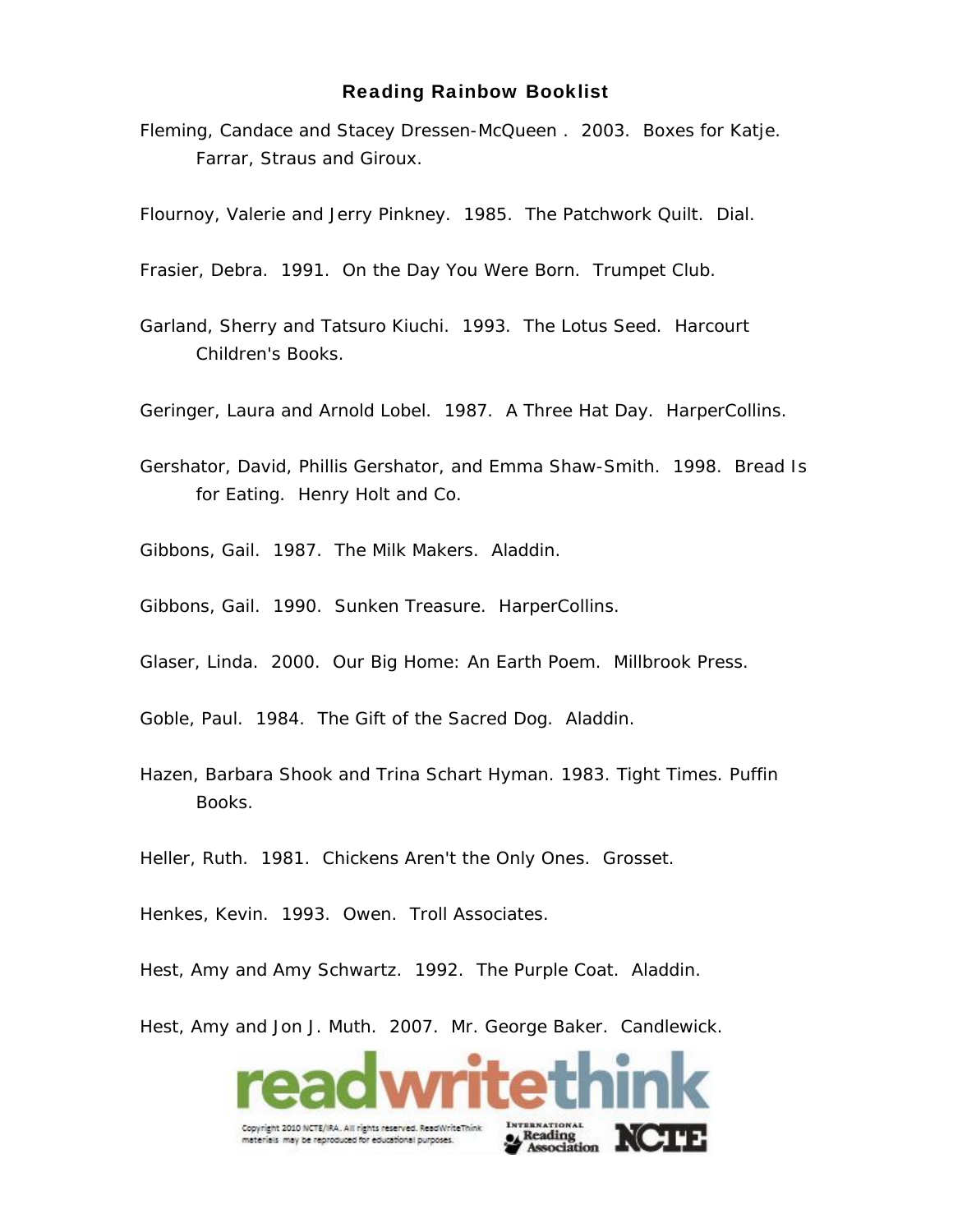Hoffman, Mary. 1991. *Amazing Grace*. Dial.

- Hogan, Paula and Geri K. Strigenz. 1983*. The Life Cycle of the Honeybee.*  Raintree Childrens Books.
- Hopkins, Lee Bennett and Stephen Alcorn. 2000. *My America: A Poetry Atlas of the United States*. Simon & Schuster Children's Publishing.

Hurd, Thatcher. 1985. *Mama Don't Allow*. Perfection Learning.

Hurd, Thatcher. 1989. *Mystery on the Docks*. The Trumpet Club.

Isadora, Rachel. 1984. *Max*. Aladdin.

Jacobs, Francine and Laura Kelly. 1992. *Sam the Sea Cow*. Walker Books for Young Readers.

Jeschke, Susan. 1981. *Perfect the Pig*. Holt, Rinehart and Winston.

Joyce, William. 1995. *Dinosaur Bob and His Adventures with the Family Lazardo*. HarperCollins.

Kellogg, Stephen. 1985. *Paul Bunyan*. HarperCollins.

- Kurtis-Kleinman, Eileen and Diane Greenseid. 1999. *When Aunt Lena Did the Rhumba*. Hyperion Book CH.
- Lattimore, Deborah Nourse. 1992. *The Lady with the Ship on Her Head*. Voyager Books.

Lee, Jeanne M. 1994. *Silent Lotus*. Farrar, Straus and Giroux.

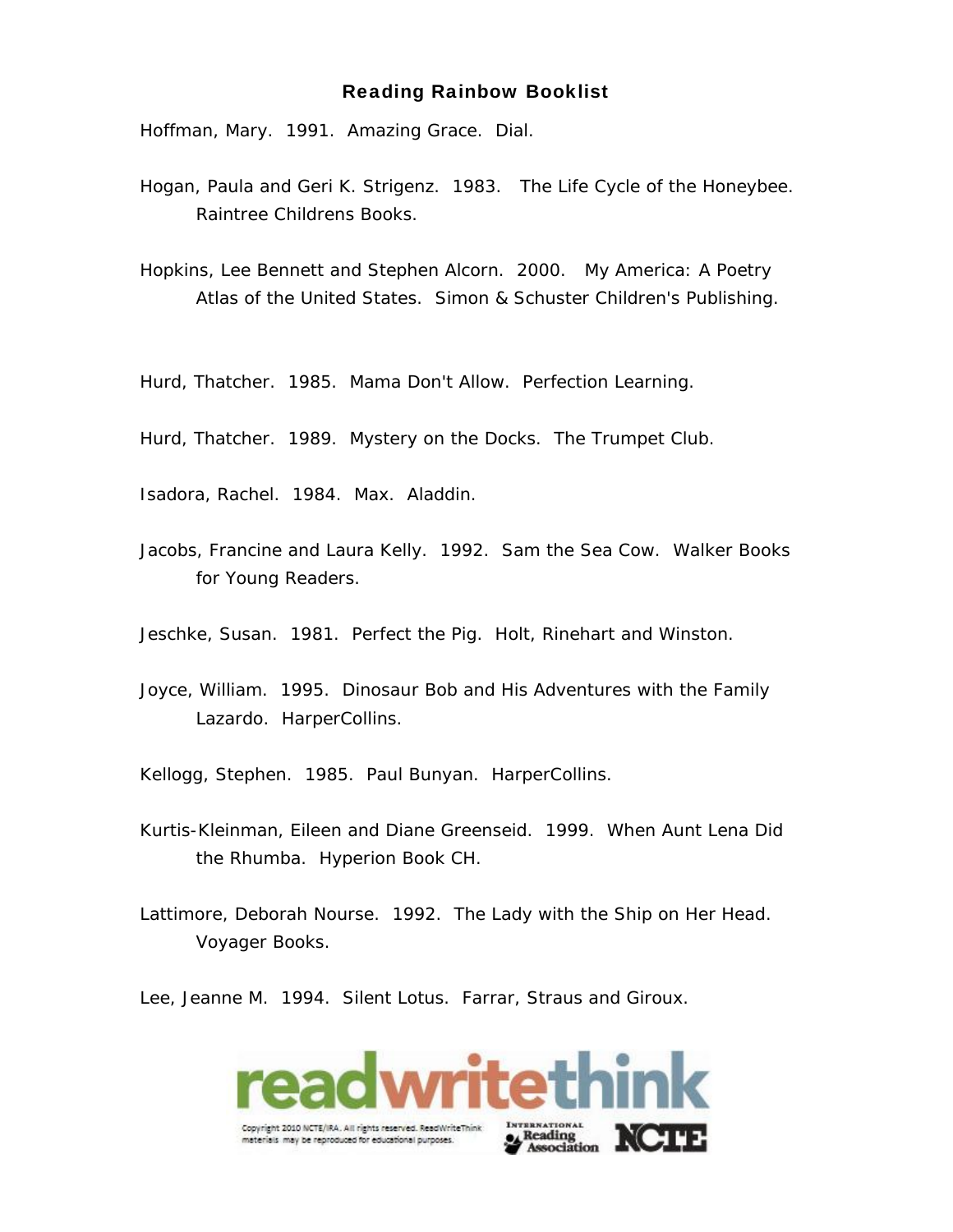Leedy, Loreen. 1990. *The Furry News*. Holiday House.

Lessac, Frané. 1987. *My Little Island*. HarperCollins.

- Levinson, Riki and Diane Goode. 1987. *Watch the Stars Come Out*. Holmes & Meier Publishers.
- Lewis, Thomas P., Osvaldo Blanco, Joan Sandin. 1997. *Hill of Fire*. HarperTrophy.
- London, Jonathan and Woodleigh Hubbard. 1996. *Hip Cat*. Chronicle Books.

Lyon, David. 1987. *The Runaway Duck*. HarperCollins.

- Lyon, George Ella and Stephen Gammell. 1993*. Come a Tide*. Orchard Books.
- MacGill-Callahan, Sheila. 1996. *And Still the Turtle Watched*. Puffin.

Marshak, Samuel. 1990. *Hail to Mail*. Henry Holt & Co.

- Marshall, Edward and James Marshall. 1992. *Space Case*. Puffin.
- Marshall, Edward and James Marshall. 1994. *Three by the Sea*. Puffin.

Marshall, James. 1995. *Fox on the Job*. Puffin.

Martin Jr., Bill, John Archambault, and Ted Rand. 1988. Barn *Dance!* Henry Holt and Co.

Mathers, Petra. 1991. *Sophie and Lou*. HarperCollins Childrens Books.

Mazer, Anne. 1994. *The Salamander Room*. Dragonfly Books.

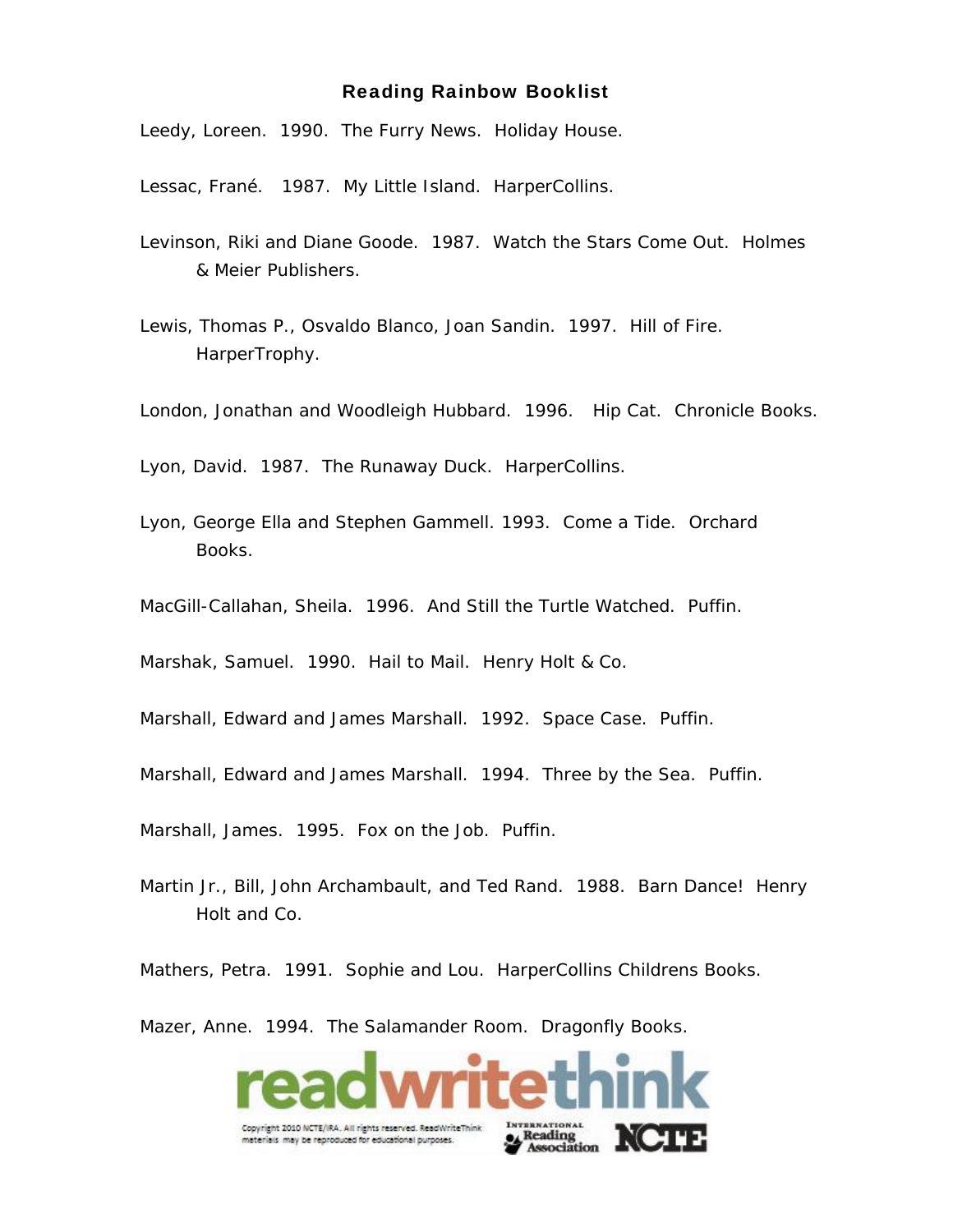McDonald, Megan and S.D. Schindler. 1993*. Is This a House for Hermit Crab?* Orchard Books.

Meddaugh, Susan. 1995. *Martha Speaks*. Sandpiper.

Mitchell, Margaree King and James E. Ransome. 1998. *Uncle Jed's Barber Shop*. Aladdin.

Moss, Lloyd. 1995. *Zin! Zin! Zin! A Violin*. Simon & Schuster Books for You.

Moss, Marissa. 1995. *Regina's Big Mistake*. Sandpiper.

Munson, Derek and Tara Calahan King. 2000. *Enemy Pie*. Chronicle Books.

Murphy, Stuart J. and Tricia Tusa. 1997. *Lemonade for Sale*. HarperCollins.

Noble, Trinka Hakes and Steven Kellogg. 1992. *The Day Jimmy's Boa Ate the Wash*. Puffin.

Noble, Trinka Hakes and Tony Ross. 1992*. Meanwhile Back at the Ranch*. Puffin.

Numeroff, Laura Joffe and Felicia Bond. 1985*. If You Give a Mouse a Cookie*. Scholastic.

Paulsen, Gary. 1997. *Work Song*. Harcourt Brace & Company.

- Pinkwater, Daniel. 1990. *Tooth-Gnasher Superflash*. Aladdin.
- Plotkin, Lynne and Mark J. Cherry. 1998. *The Shaman's Apprentice: A Tale of the Amazon Rain Forest*. Gulliver Green.
- Polacco, Patricia. 1991. *Appelemando's Dreams*. Penguin Putnam Books for Young Readers.

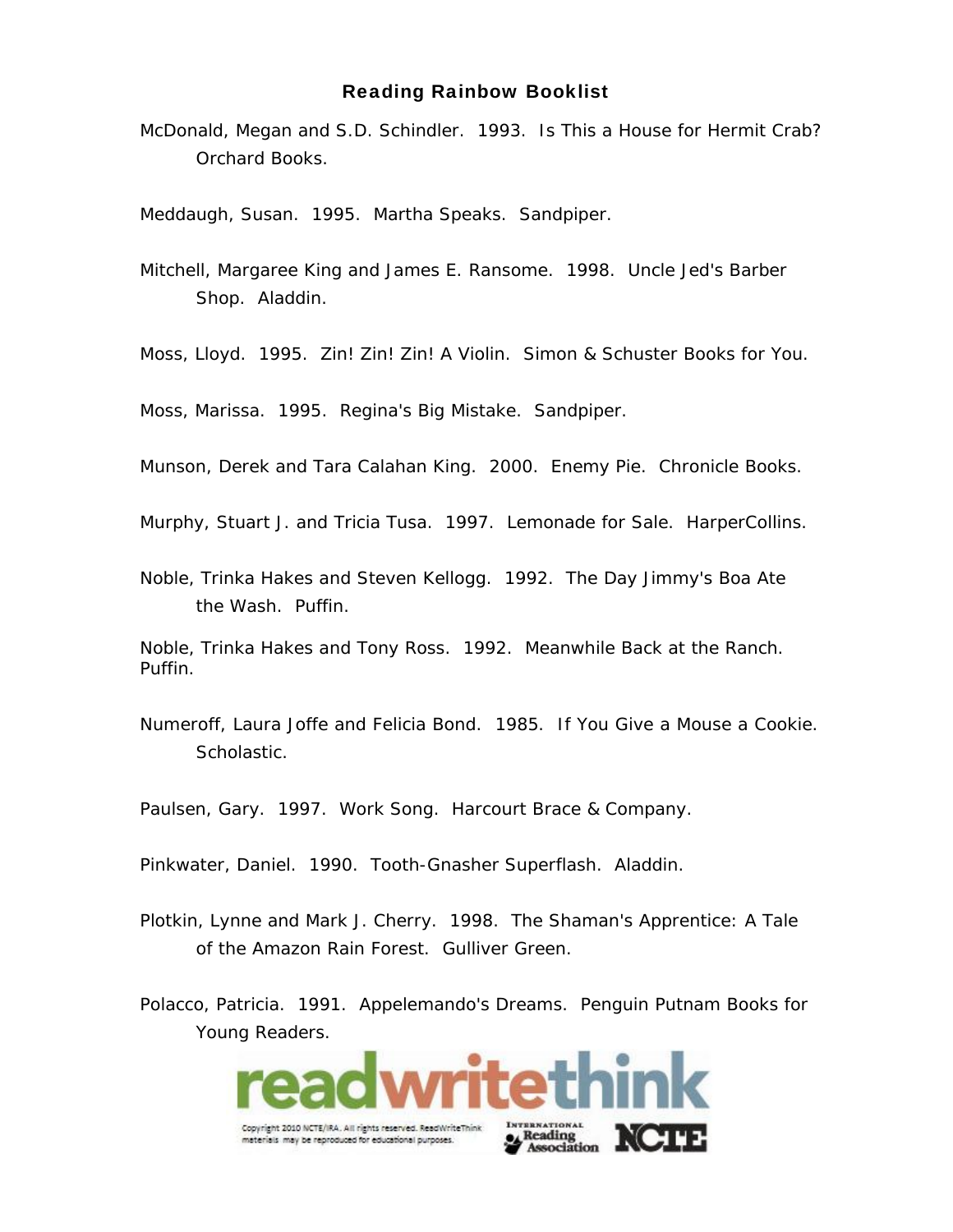Polacco, Patricia. 1994. *Mrs. Katz and Tush*. Dragonfly Books.

Polacco, Patricia. 1996. *Rechenka's Eggs*. Putnam Juvenile.

- Pomerantz, Charlotte and James Marshall. 1989*. The Piggy in the Puddle*. Aladdin.
- Priceman, Marjorie. 1996. *How to Make an Apple Pie and See the World*. Dragonfly Books.

Ringgold, Faith. 1996. *Tar Beach*. Dragonfly Books.

- Romanova, Natalia and Gennady Spirin. 1992*. Once There Was a Tree*. Puffin.
- Roop, Peter and Connie Roop. 1989. *Keep the Lights Burning, Abbie*. Live Oak Media.
- Rosenberg, Liz and Jim LaMarche. 1998. *The Carousel*. Voyager Books.
- Roth, Roger. 1998. *The Sign Painter's Dream*. Random House Value Publishing.

Sadler, Marilyn. 1989. Alistair *in Outer Space*. Aladdin.

Sadler, Marilyn. 1992. *Alistair's Time Machine*. Simon & Schuster Children's Publishing.

Samuels, Barbara. 1989. *Duncan and Dolores*. Aladdin.

Saul, Carol P. 1997. *Someplace Else*. Aladdin.

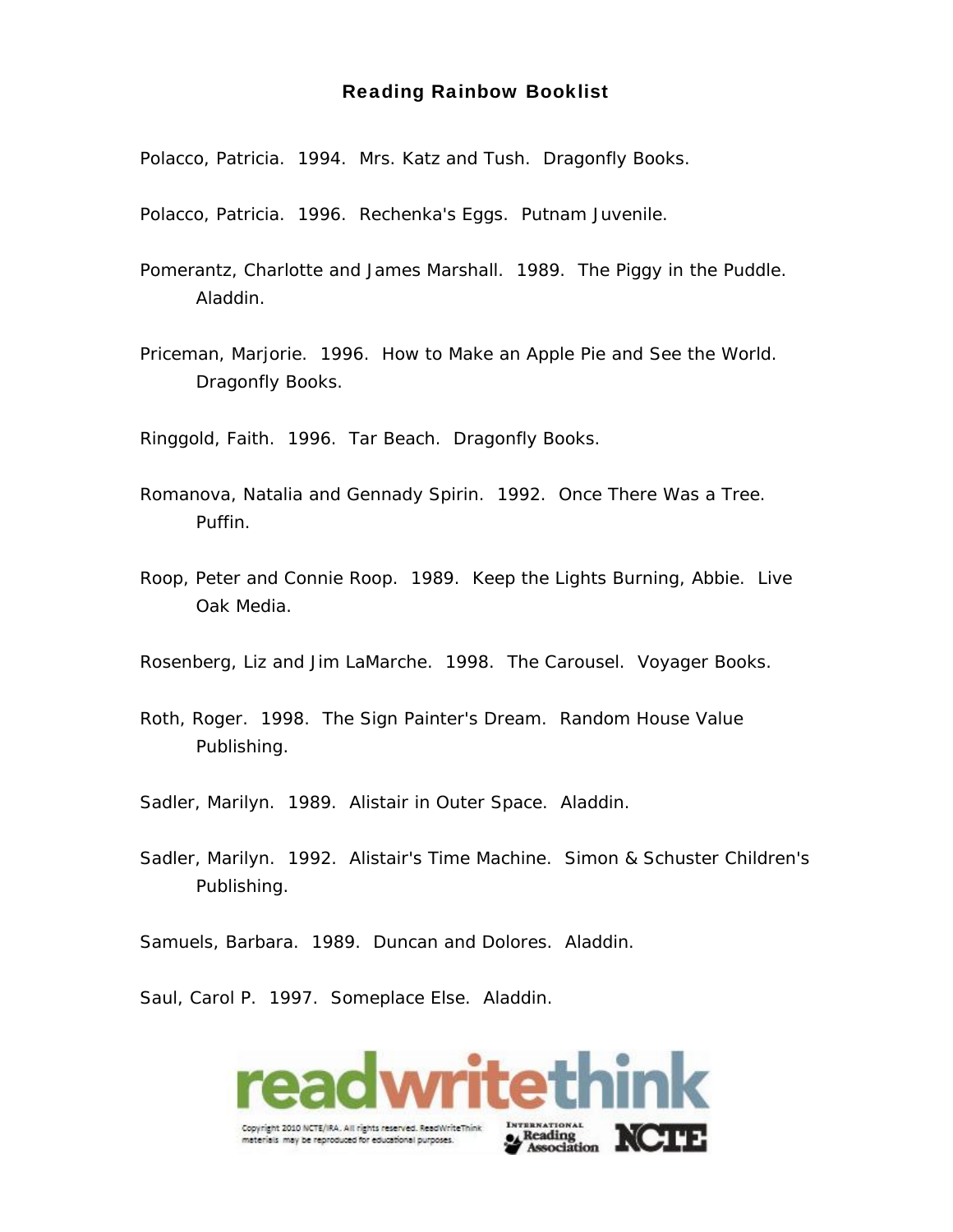Say, Allen. 1989. *The Bicycle Man*. Sandpiper.

Schwartz, Amy. 1971*. Bea and Mr. Jones.* Bradbury Press.

Schwartz, David M. and Stephen Kellogg. 1985. *How Much Is a Million?* Scholastic.

Scieszka, Jon and Lane Smith. 1995. *Math Curse*. Viking Juvenile.

Seeger, Pete and Michael Hays. 1994. *Abiyoyo*. Perfection Learning.

- Sharmat, Marjorie Weinman and Byron Barton. 1990*. Gila Monsters Meet You at the Airport*. Aladdin.
- Sharmat, Mitchell, Jose Aruego, and Ariane Dewey. 1980. *Gregory, the Terrible Eater*. Four Winds Press.

Small, David. 1988. *Imogene's Antlers*. Dragonfly Books.

Spier, Peter. 1978. *Bored- Nothing to Do!* Doubleday Zephyr Books.

Stadler, John. 1986. *Animal Café*. Aladdin.

- Steptoe, John. 1987. *Mufaro's Beautiful Daughters*. Amistad.
- Stevens, Janet. 1985. *The Tortoise and the Hare*. Holiday House.
- Stevenson, Robert Louis and Glenna Lang. 2007. *My Shadow*. David R Godine.

Swamp, Jake and Erwin Printup, Jr. 1997. *Giving Thanks: A Native American Good Morning Message*. Lee & Low Books.

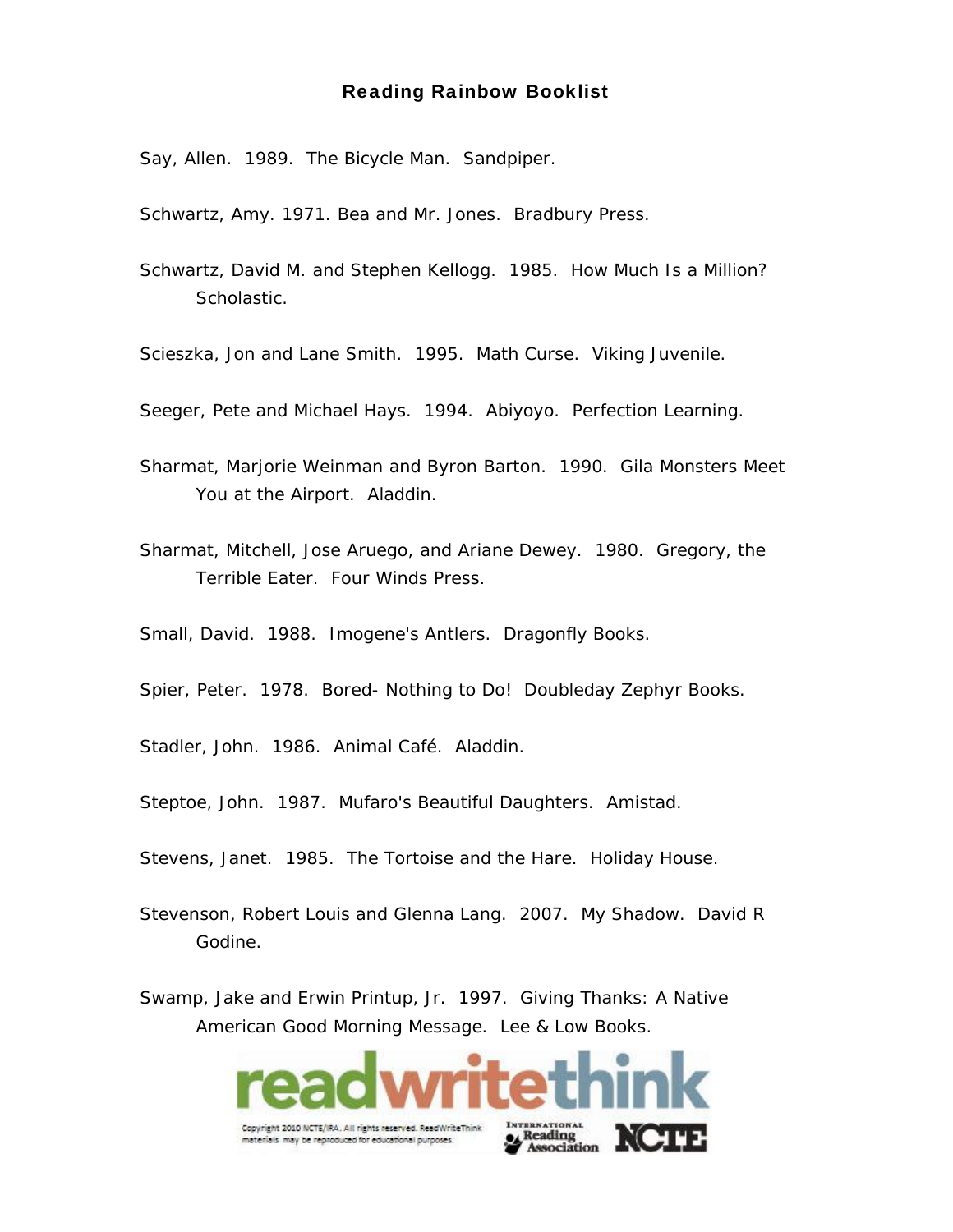Tayntor, Elizabeth, Paul Erickson, and Les Kaufman. 1990. *Dive to the Coral Reefs*. Crown Publishers.

Teague, Mark. 1999. *The Secret Shortcut*. Scholastic.

Tokuda, Wendy, Richard Hall, and Hanako Wakiyama. 1986. *Humphrey the Lost Whale: A True Story*. Heian International.

Torres, Leyla. 1999. *Saturday Sancocho*. Farrar, Straus and Giroux.

Turner, Ann and James Graham Hale. 1992. *Through Moon and Stars and Night Skies*. HarperCollins.

Tusa, Tricia. 1992. *Stay Away from the Junkyard!* Aladdin.

Varley, Susan. 1992. *Badger's Parting Gifts*. HarperCollins.

Walter, Mildred Pitts Walter and Margot Tomes. 1980. *Ty's One Man Band*. Scholastic Inc.

Ward, Helen and Wayne Anderson. 2003. *The Tin Forest*. Puffin.

Wetterer, Margaret K. and Karen Ritz. 1991. *Kate Shelley and the Midnight Express*. Live Oak Media.

Wild, Jocelyn. 1990. *Florence and Eric Take the Cake*. Puffin.

Williams, Karen Lynn and Catherine Stock. 1991*. Galimoto*. HarperCollins.

Williams, Vera B. 1984. *A Chair for My Mother*. Greenwillow Books.